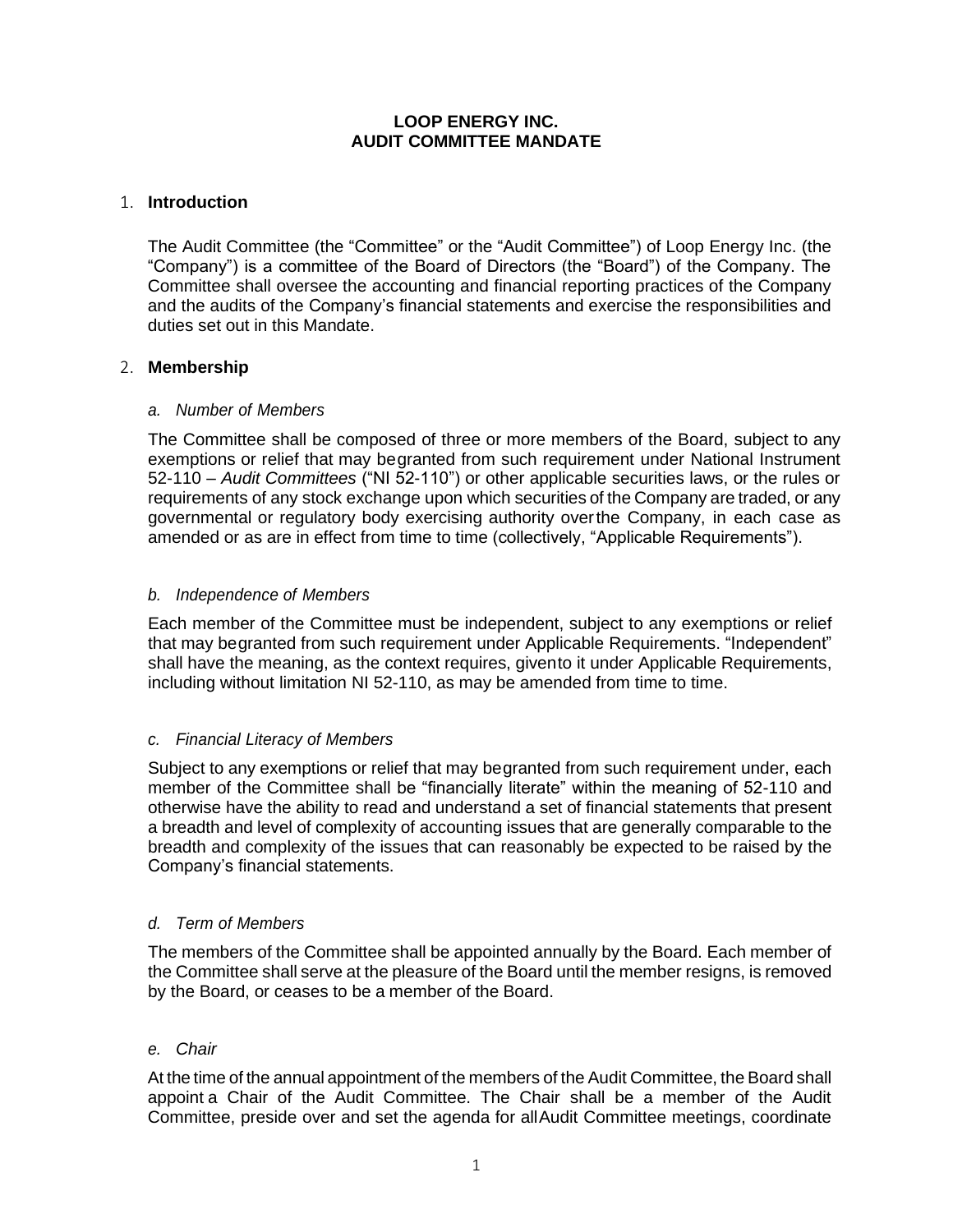the Audit Committee's compliance with this Mandate, work with management to develop the Audit Committee's annual work-plan and provide reports of the Audit Committee to the Board.

## 3. **Meetings**

#### *a. Number of Meetings*

The Committee may meet as many times per year as necessary to carry out its responsibilities and shall, in any event, meet at least once per quarter.

### *b. Quorum*

No business may be transacted by the Committee at a meeting unless a quorum of the Committee is present. A quorum for meetings of the Committee shall be a majority of the members of the Committee, present in person or by teleconference or videoconference that permits all persons participating in the meeting to communicate with each other.

## *c. Calling of Meetings and Meeting Procedure*

The Chair, any member of the Audit Committee, the external auditors, the Chairman of the Board, or the Chief Executive Officer or the Chief Financial Officer may call a meeting of the Audit Committee by notifying the Company's Corporate Secretary who will notify the members of the Audit Committee. Notice of the time and place of every meeting shall be given in writing, by electronic transmission or otherwise, to each member of the Committee and the external auditor of the Corporation at least 48 hours prior to the time fixed for such meeting, provided, however, that a member may in any manner waive notice of a meeting, and attendance of a member at the meeting is a waiver of notice of the meeting, except where a member attends a meeting for the express purpose of objecting to the transaction of any business on the grounds that the meeting is not lawfully called. The Chair shall chair all Audit Committee meetings that he or she attends and, in the absence of the Chair, the members of the Audit Committee present may appoint a chair from their number for a meeting. The procedures for holding, conducting and adjourning meetings of the Committee shall be the same as those applicable to meetings of the Board.

#### *d. Minutes; Reporting to the Board*

The Committee shall maintain minutes or other records of meetings and activities of the Committee in sufficient detail to convey the substance of all discussions held. The Chair will provide a report to the full Board on the key matters discussed and/or decided by the Committee at the Board's next regular meeting after each Committee meeting.

#### *e. Attendance of Non-Members*

The external auditors are entitled to attend and be heard at each Audit Committee meeting. In addition, the Committee may invite to a meeting any officers or employees of the Company, legal counsel, insurance agents and brokers, advisors and other persons whose attendance it considers necessary or desirable in order to carry outits responsibilities.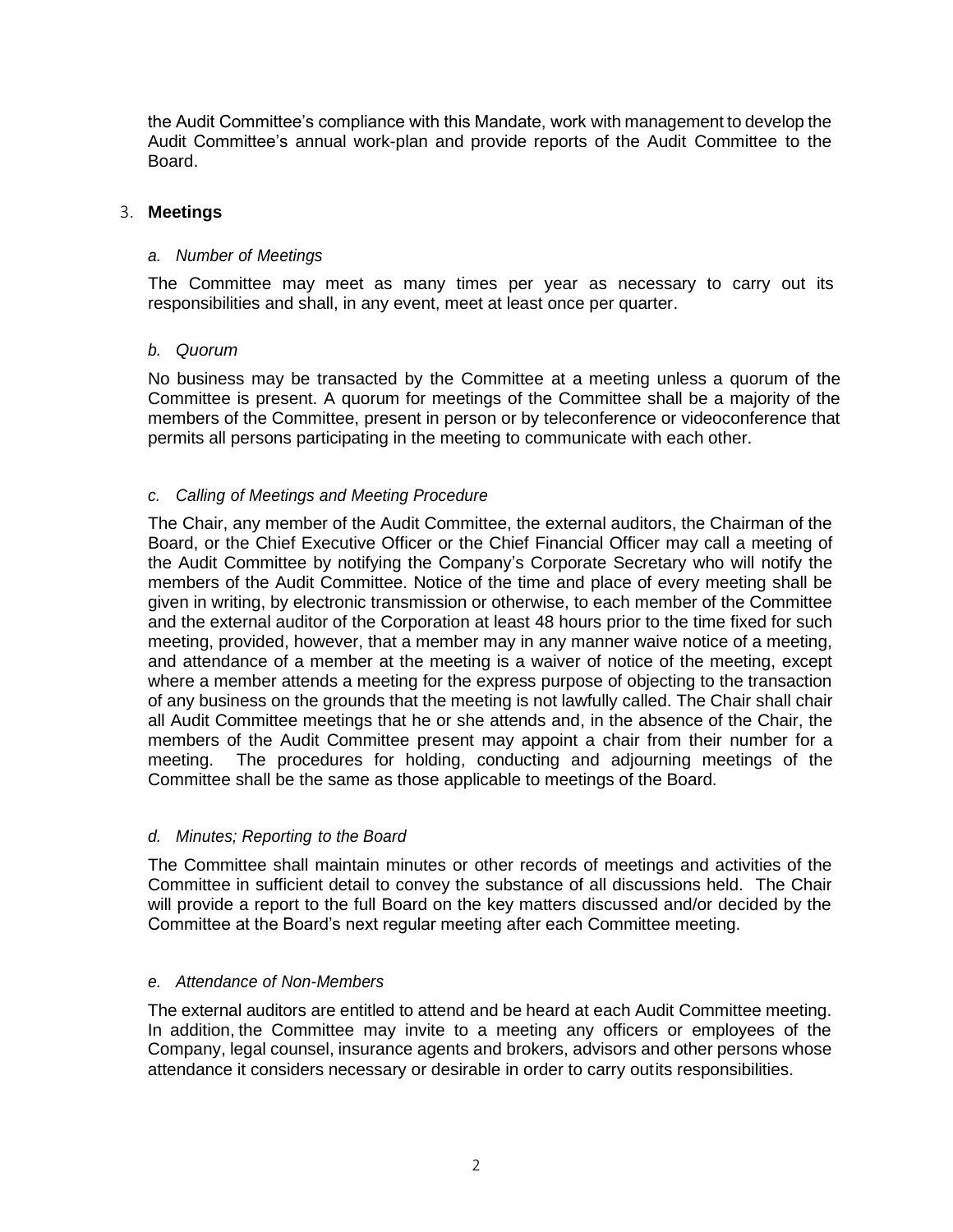### *f. Meetings without Management*

Each regular meeting of the Committee will conclude with a session without any members of management present.

### *g. Access to Management*

The Committee shall have unrestricted access to the Company's management and employees and the books and records of the Company.

### 4. **Duties and Responsibilities**

The Committee shall have the functions and responsibilities set out below as well as any other functions that are specifically delegated to the Committee by the Board and that the Board is authorized to delegate to the Committee under Applicable Requirements. In addition to these functions and responsibilities, the Committee shall perform the duties required to be performed by an audit committee under any Applicable Requirements.

### **4.1 Financial Reports**

#### (a) *General*

The Audit Committee shall assist the Board to discharge its oversight responsibility relating to the integrity of the Company's financial statements and financial disclosures and the financial reporting process.

## (b) *Review of Annual Financial Reports*

The Audit Committee shall review and recommend to the Board for approval the annual consolidated audited financial statements of the Company, the auditors' report thereon and the related management's discussion and analysis of the Company's financial condition and results of operation ("MD&A") and press release.

## (c) *Review of Interim Financial Reports*

The Audit Committee shall review and approve the interim consolidated financial statements of the Company, the auditors' review report thereon and the related MD&A and press release.

#### (d) *Review Considerations*

In conducting its review of the annual financial statements or the interim financial statements, the Audit Committee shall:

- (i) meet with management and the auditors to discuss the financial statements and MD&A;
- (ii) review the disclosures in the financial statements;
- (iii) review the audit report or review report prepared by the auditors;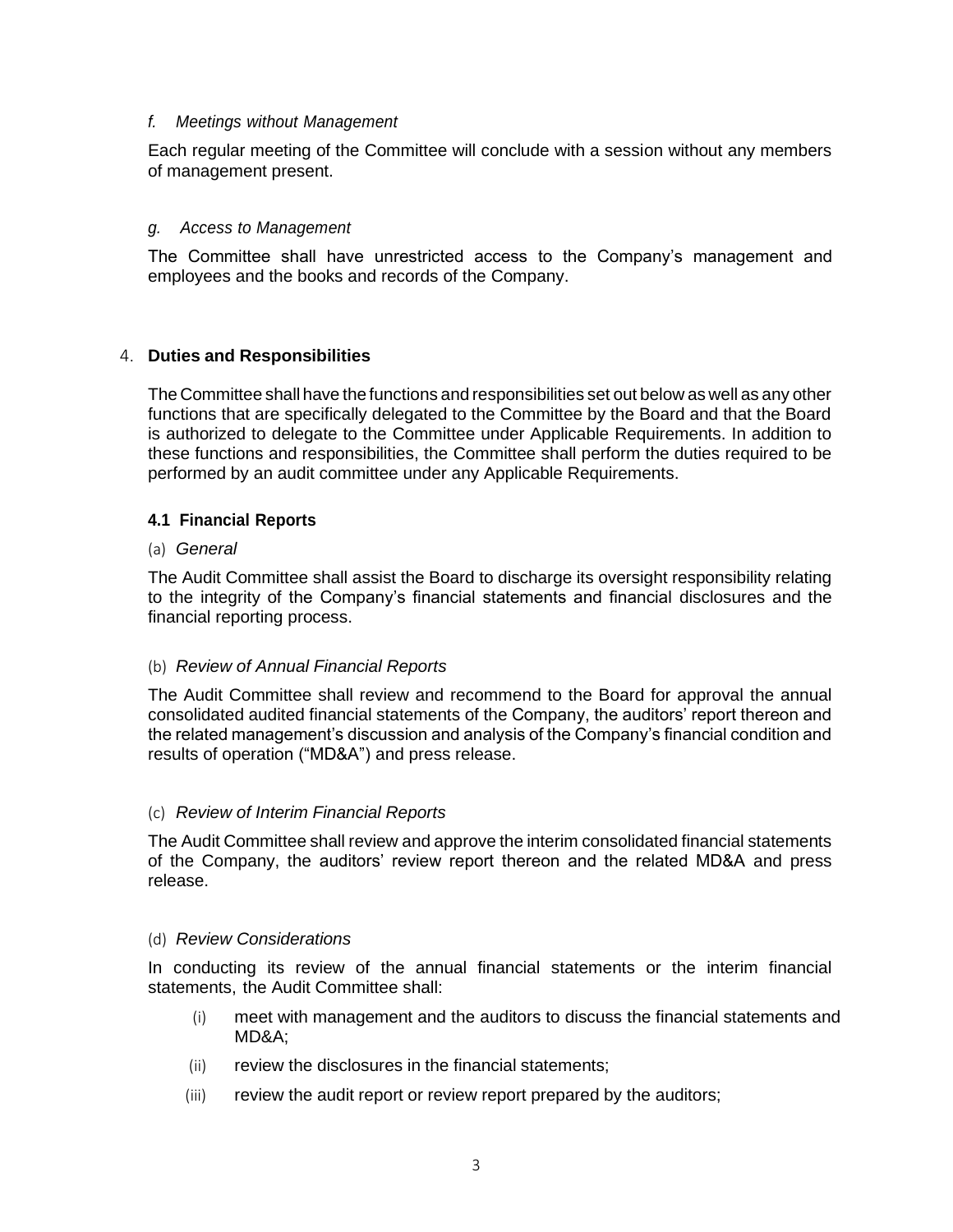- (iv) discuss with management, the auditors and internal legal counsel (if any), any litigation claim or other contingency that could have a material effect on the financial statements;
- (v) review the accounting policies followed and critical accounting and other significant estimates and judgements underlying the financial statements as presented by management, any alternate treatment of financial information that have been discussed with management, the ramifications of use of such alternative classifications, recognitions, derecognitions, measurements, presentations and disclosures and treatments and the auditor's preferred treatment, as well as any other material communications with management with respect to same;
- (vi) discuss with the external auditor whether all material correcting adjustments identified (if any) by the external auditor in accordance with International Financial Reporting Standards are reflected in the Company's financial statements;
- (vii) review with the external auditor all material communications between the external auditor and management, such as any management letter or schedule of unadjusted differences (if any);
- (viii) review any material effects of regulatory accounting initiatives or off-balance sheet structures on the financial statements as presented by management, including requirements relating to complex or unusual transactions, significant changes to accounting principles and alternative treatments under International Financial Reporting Standards;
- (ix) review any material changes in accounting policies and any significant changes in accounting practices and their impact on the financial statements as presented by management;
- (x) review management's report on the effectiveness of the Company's disclosure controls and procedures and internal controls over financial reporting;
- (xi) review the factors identified by management as factors that may affect future financial results;
- (xii) review results of the Company's whistleblower hotline program; and
- (xiii) review any other matters, related to the financial statements, that are brought forward by the auditors, management or which are required to be communicated to the Audit Committee under accounting policies, auditing standards or Applicable Requirements.

#### (e) *Periodic Review of Accounting Policies*

The Committee shall review periodically with management and the external auditor the quality, as well as acceptability, of the Company's accounting policies, and discuss with the external auditor how the Company's accounting policies compare with those in the industry.

#### (f) *Approval of Other Financial Disclosures*

The Audit Committee shall review and recommend to the Board for approval financial disclosure in a prospectus or other securities offering document of the Company, press releases disclosing, or based upon, financial results of the Company. With respect to all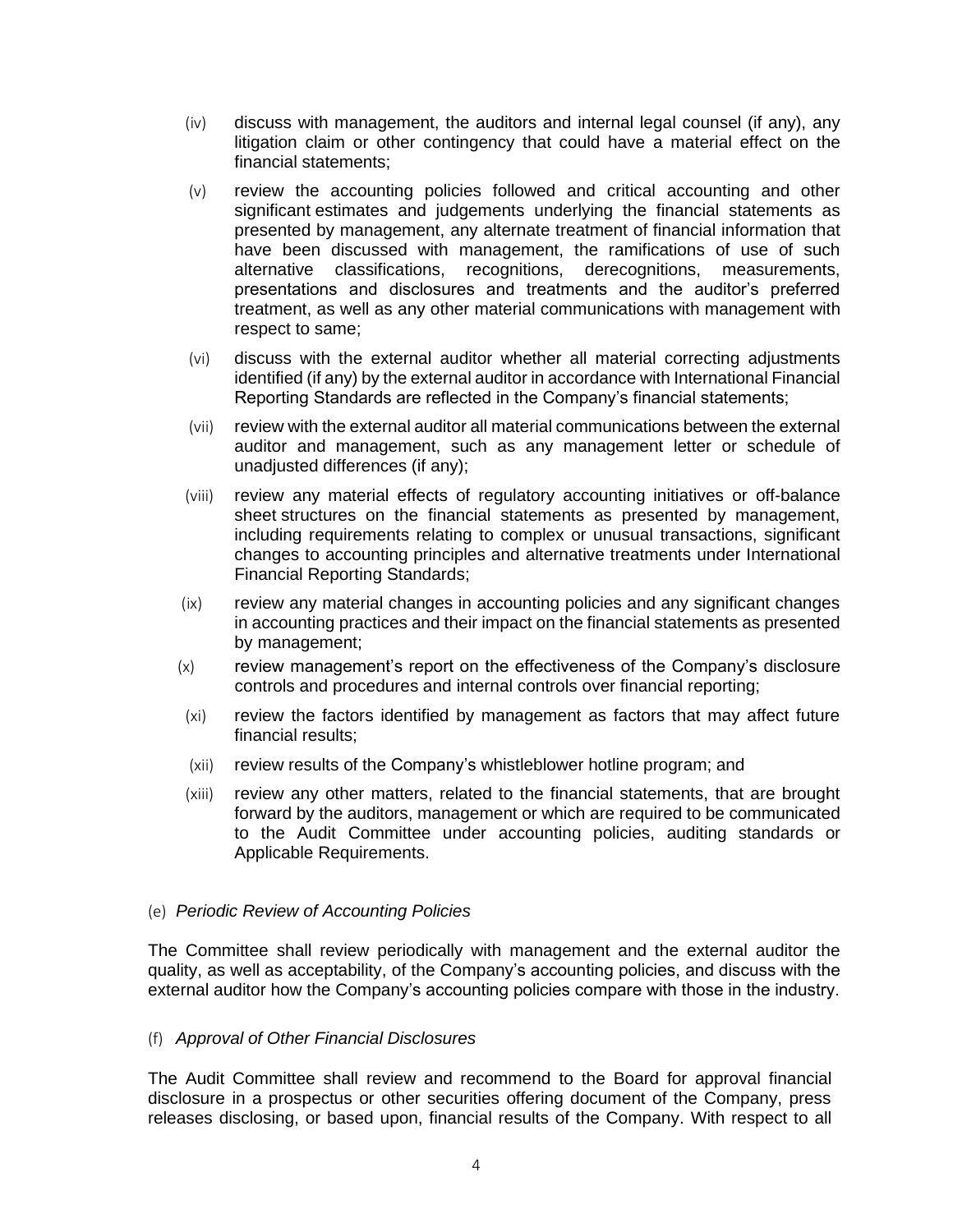other material financial disclosure, including financial guidance provided to analysts, rating agencies or otherwise publicly disseminated, the Committee shall review and approve, or if advisable, shall recommend to the Board for approval.

### (g) *Financial Executives*

The Committee shall review and discuss with management the appointment of the Chief Financial Officer and the manager of the company's internal audit function (if any) and recommend qualified candidates to the Board, as appropriate.

## (h) *Approval of CEO and Board Chair Expenses*

The Committee shall annually review (in the fourth quarter) a report of all of the corporate expenses submitted by the CEO and Chair of the Board.

## (i) *Review of Capital Structure*

The Committee shall review the Company's capital structure and make recommendations to the Board with respect to:

- (i) Compliance under financing arrangements on a quarterly basis;
- (ii) Corporate debt facilities, if any, on a quarterly basis;
- (iii) Proposed issuances of debt or equity, if any (as required).

### **4.2 External Auditors**

(a) *General*

The external auditors shall report directly to the Audit Committee and the Committee shall be responsible for oversight of the work of the external auditors, including the external auditors' work in preparing or issuing an audit report, performing other audit, review or attest servicesor any other related work.

#### (b) *Nomination and Compensation*

The Audit Committee shall review and recommend to the Board for approval (i) the external auditors to be recommended to the shareholders for appointment and (ii) the compensation of the external auditor.

#### (c) *Resolution of Disagreements*

The Audit Committee shall resolve any disagreements between management and the external auditors as to financial reporting matters brought to its attention.

#### (d) *Discussions with External Auditors*

At least annually, the Audit Committee shall discuss with the external auditors such matters as the Audit Committee considers necessary for the discharge of its function, including without limitation such matters as are required by applicable auditing standards to be discussed by the external auditors with the Audit Committee.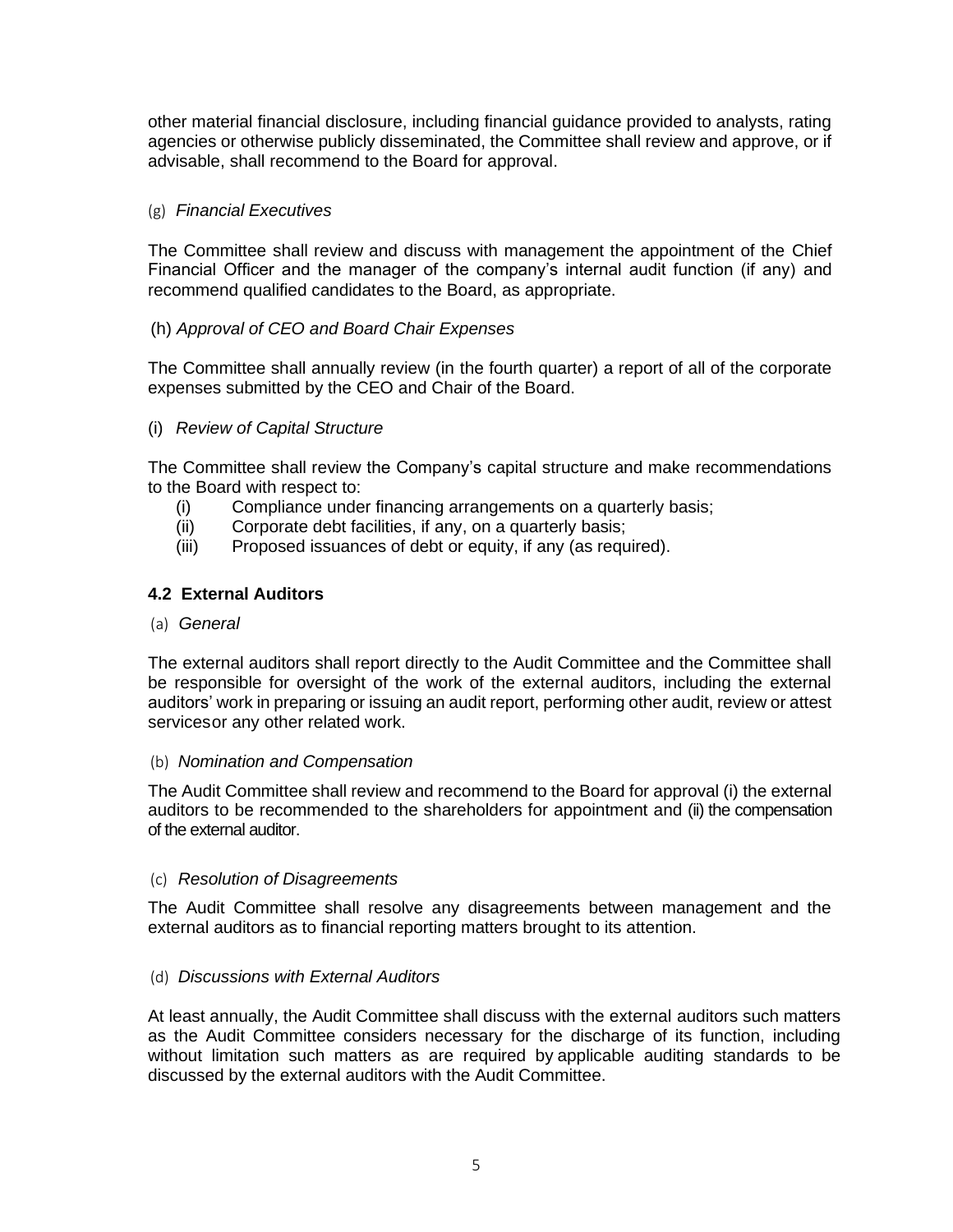### (e) *Audit Plan*

At least annually, the Audit Committee shall review and approve a summary of the external auditors' annual audit plan. The Audit Committee shall consider and review with the external auditors any material changes to the scope of theplan.

### (f) *Quarterly Review Report*

The Audit Committee shall review a report prepared by the external auditors in respect of each of the annual audited financial statements and interim unaudited financial statements of the Company.

### (g) *Independence of External Auditors*

At least annually, and before the auditors issue their report on the annual financial statements, the Audit Committee shall obtain from the external auditors a formal written statement describing all relationships between the external auditors and the Company; discuss with the external auditors any disclosed relationships or services that may affect the objectivity and independence of the auditors; and obtain written confirmation from the external auditors that they are objective and independent within the meaning of the applicable Rules of Professional Conduct/Code of Ethics adopted by the provincial institute or order of chartered accountants to which the auditors belong and other Applicable Requirements. The Audit Committee shall take appropriate action to oversee the independence of the external auditors.

### (h) *Evaluation and Rotation of Lead Partner*

At least annually, the Audit Committee shall review the qualifications and performance of the lead partner(s) of the external auditors and determine whether it is appropriate to adopt or continue a policy of rotating lead partners of the external auditors.

## (i) *Requirement for Pre-Approval of Non-Audit Services*

The Audit Committee shall approve in advance any retainer of the external auditors to perform any non-audit services to the Company or any of its subsidiaries that it deems advisable in accordance with Applicable Requirements and Boardapproved policies and procedures. The Audit Committee may delegate pre-approval authority to any independent member of the Audit Committee. The decisions of any member of the Audit Committee to whom this authority has been delegated must be presented to the full Audit Committee at its next scheduled AuditCommittee meeting.

## (j) *Approval of Hiring Policies*

The Audit Committee shall review and approve the Company's hiring policies regarding partners, employees and former partners and employees of the present and former external auditors of the Company.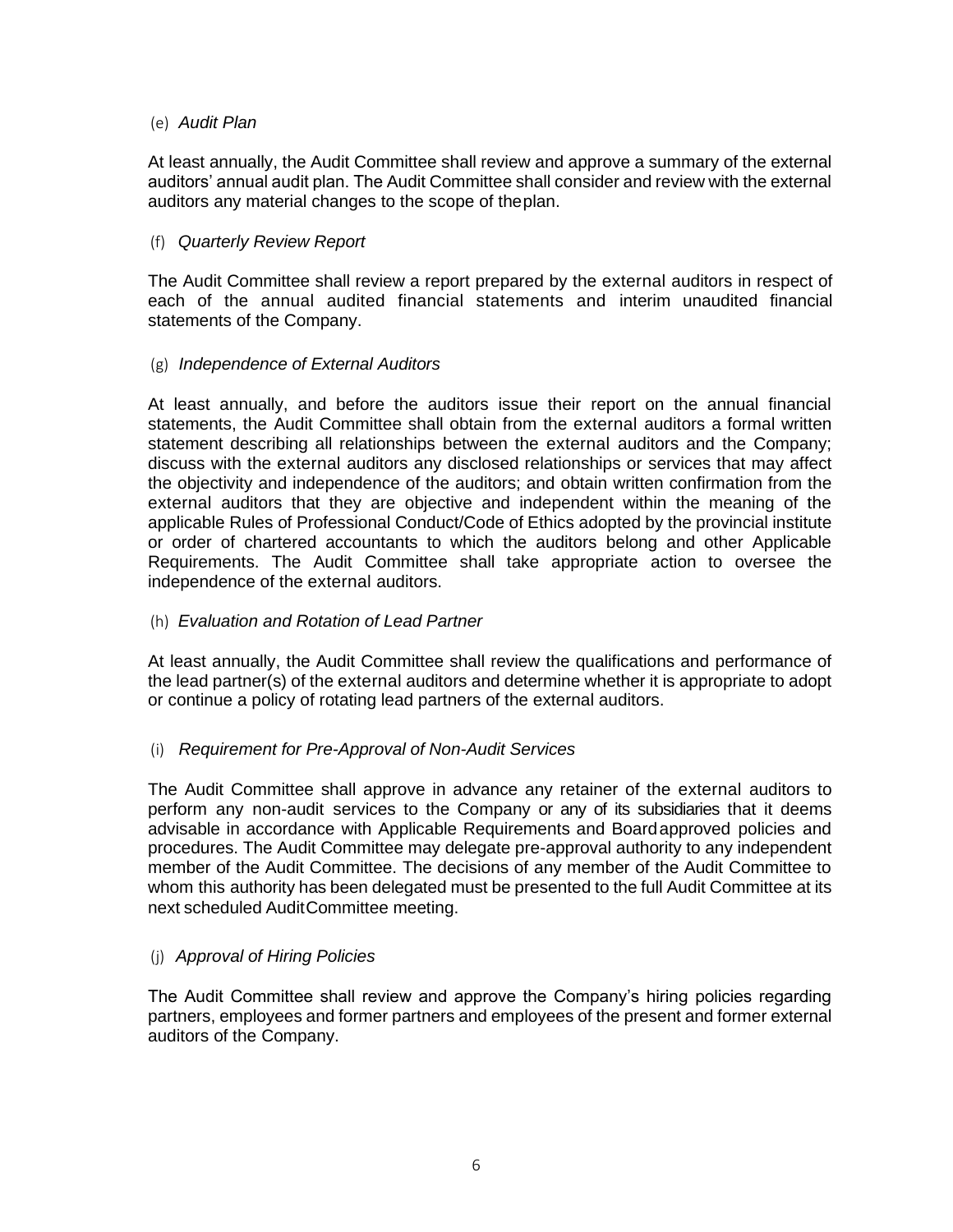## **4.3 Disclosure and Internal Controls**

#### (a) *General*

The Audit Committee shall assist the Board to discharge its oversight responsibility relating to the Company's disclosure control and procedures and internal control over financial reporting.

### (b) *Establishment, Review and Approval*

The Company is required to implement and maintain disclosure controls and procedures and internal controls over financial reporting in accordance with Applicable Requirements and to review, evaluate and approve these controls and procedures. The Committee will review, at least annually, the results of management's evaluation of the adequacy and effectiveness of the Company's disclosure controls and procedures and internal controls in connection with the certifications signed by the CEO and CFO. Management's evaluation shall include a review of: (a) policies and procedures to ensure completeness and accuracy of information disclosed in the quarterly and annual reports, prevent earnings management and detect material financial statement misstatements due to fraud and error; and (b) internal control recommendations of the external auditor and arising from the results of the internal audit procedures, including any special steps taken to address material control deficiencies and any fraud, whether or not material, that involves management or other employees who have a significant role in the Corporation's internal controls.

## **4.4 Compliance with Legal and Regulatory Requirements**

The Audit Committee shall review reports from the Company's Corporate Secretary and other management members on: legal or compliance matters that may have a material impact on the Company; the effectiveness of the Company's compliance policies; and any material communications received from regulators. The Audit Committee shall review management's evaluation of and representations relating to compliance with specific applicable law and guidance, and management's plans to remediate any deficiencies identified.

## **4.5 Complaints and Whistleblower Procedures**

The Audit Committee shall establish procedures for (a) the receipt, retention, and treatment of complaints received by the Company regarding accounting, internal accounting controls, or auditing matters; and (b) the confidential, anonymous submission by employees of the Company (through the Company's Whistleblower Process) of concerns regarding questionable accounting or auditing matters. Any such complaints or concerns that are received shall be reviewed by the Audit Committee at its next quarterly meeting and, if the Audit Committee determines that the matter requires further investigation, it will direct the Chair of the Audit Committee to engage outside advisors, as necessary or appropriate, to investigate the matter and will work with management and the General Counsel to reach a satisfactory conclusion. The Committee shall annually review (in the fourth quarter) the Code of Business Conduct of the Company, including the Whistleblower Procedures, and recommend any proposed amendments to the Board for approval.